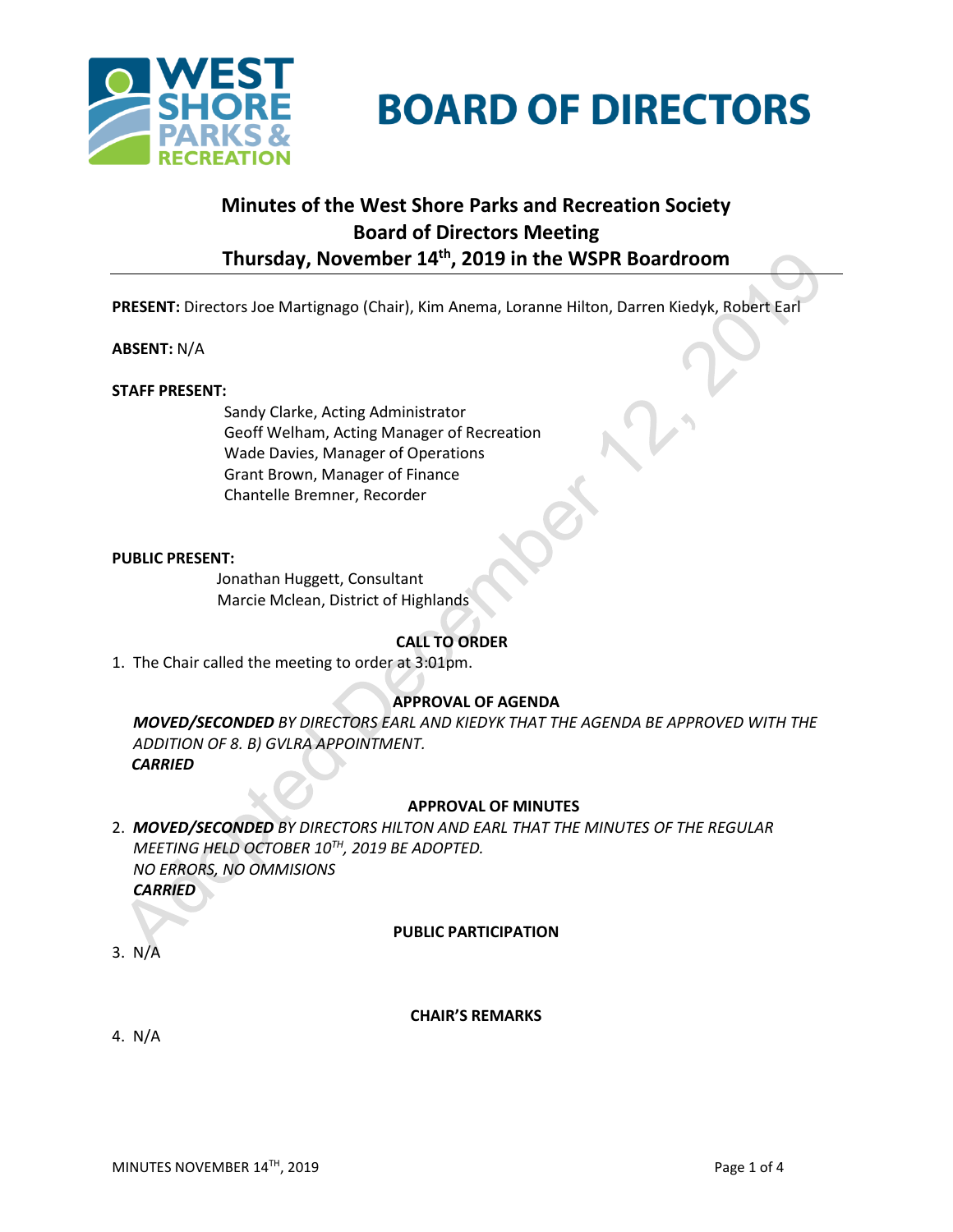#### **STANDING COMMITTEES**

#### 5. **Finance Committee**

*Chair of the Finance Committee, Director Kim Anema highlighted the following:*

- Recommendation from the WSPR Finance Committee that the WSPR 2020 Draft Budget be approved with a 2.50% requisition increase.

*MOVED/SECONDED BY DIRECTORS ANEMA AND KIEDYK THAT THE WSPR 2020 DRAFT BUDGET BE APPROVED WITH A 2.50% REQUISITON INCREASE. CARRIED*

#### **OLD BUSINESS**

#### 6. **a) RFP Update**

*Consultant, Jonathan Huggett highlighted the following:*

- KeyCorp, one of the proponents, would like a 2 week extension.

- City of Colwood CFO, Christopher Paine and Jonathan Huggett have been preparing detailed evaluation manuals. A set of evaluation meetings with the evaluation committee will be scheduled in December. All recommendations will be presented to the WSPR Board of Directors by the end of December.

# **NEW BUSINESS**

#### 7. **a) Capital Plan Report**

*Consultant, Jonathan Huggett highlighted the following:*

- The 28 recommendations highlighted in the 2011 PERC Report have been listed with a status update. Almost all recommendations have been acted upon.

- Huggett recommended that WSPR develop and publicize a climate change action plan.

Acting Administrator, Sandy Clarke commented that WSPR Staff have closely followed the PERC Report that was developed in the past and have focused on changing or enhancing spaces that will better serve the community and in turn increase the utilization of the spaces.

# *MOVED/SECONDED BY DIRECTORS KIEDYK AND EARL THAT THE REPORT BE RECEIVED AS PRESENTED. CARRIED*

*MOVED/SECONDED BY DIRECTORS ANEMA AND EARL THAT WSPR STAFF BE DIRECTED TO DEVELOP A CLIMATE CHANGE ACTION PLAN. CARRIED*

#### **FOR INFORMATION**

# 8. **a) Administrator's Report**

*Acting Administrator, Sandy Clarke highlighted the following:*

#### **Administration/Human Resources**

WSPR Staff recently spent 2.5 days reviewing our current usage of the payroll software Comvida. A ComVida technician met with supervisors, payroll, finance and HR staff to go over how we currently use the software and what challenges we are facing. A number of processes were identified that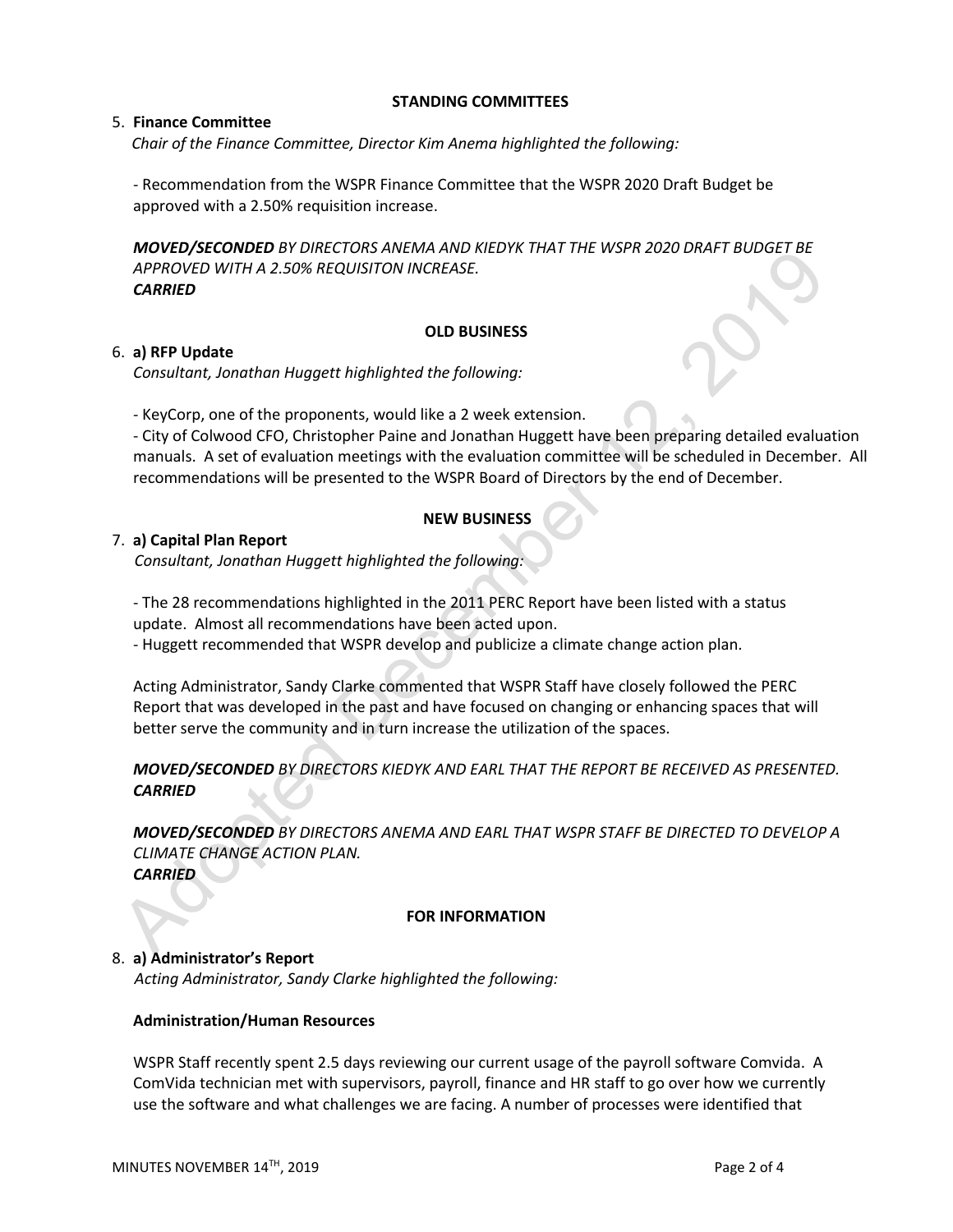require improvements and staff will be working over the next 6 months to make these changes in preparation for an upgrade to the latest version in May 2020.

A 30 plus year relationship with Recreation Integration Victoria (RIV) which supported inclusion services for people with a disability has come to a close. RIV funding came from all regional municipalities and this partnership will come to an end as of December 31, 2019. Many of the municipalities felt that the funding being provided to RIV would now be better used providing in house support for our inclusion services. To that end staff have formed an inclusion committee and have been creating a terms of reference and have drafted an inclusion policy. We will be supporting some of our work on inclusion by hiring a part time inclusion coordinator to assist with the inclusive services in our licensed and camp programs

The Best of the West Shore Awards saw WSPR voted as the second finalist in the category BEST PLACE FOR FITNESS in the WestShore! Winners were announced at the celebratory banquet at Olympic View Golf Club on Thursday October 24<sup>th</sup> 2019.

# **Operations**

Operations staff have been working with the Victoria Bowmen Association to discuss the needs of the club. An onsite visit of the current location of the Bowmen club has occurred to better understand what the space and safety needs of the group are. Options will continue to be discussed with the club.

Staff are preparing for the 6 week closure of the Pool area running from November 11-December 26 inclusive. We will reopen to the public on December 27<sup>th</sup>. The 2 large projects are the pool liner and air handling unit on the roof. These projects involve a substantial investment of dollars which are greatly needed. The 4 compressors in the new air handling unit will create a more efficient system that will decrease the humidity in the pool environment. There will also be cooling in the summer which was not previously done. Staff are also completing roof updates to the picnic shelter and outdoor washrooms.

Staffing of the golf course Pro Shop is coming to an end for the season. Once again WSPR will switch over to the pay meter on Hole 1 for the months of November to February. This model was successful in 2018/19 and created some revenue improvements for the winter months. The total number of rounds of golf has increased in 2019, and 25 winter passes have been sold so far.

A new event at the Q Centre is booked for April 2020. The World Financials are interested in booking on an annual basis.

# P**rograms**

The Canada Summer Jobs grant program payments have been received. We received support for 17 summer staff for a total of \$65,000 in payments. The staff work in our Parks department and in our summer camp programs.

WSPR hosted our first ever dog swim to kick off this year's annual pool maintenance closure. This fun family friendly event was held on Sunday November 10 from 7:30-9 pm. The dog swim had 2 designated times to accommodate small/medium dogs and then medium/large dogs. The event was